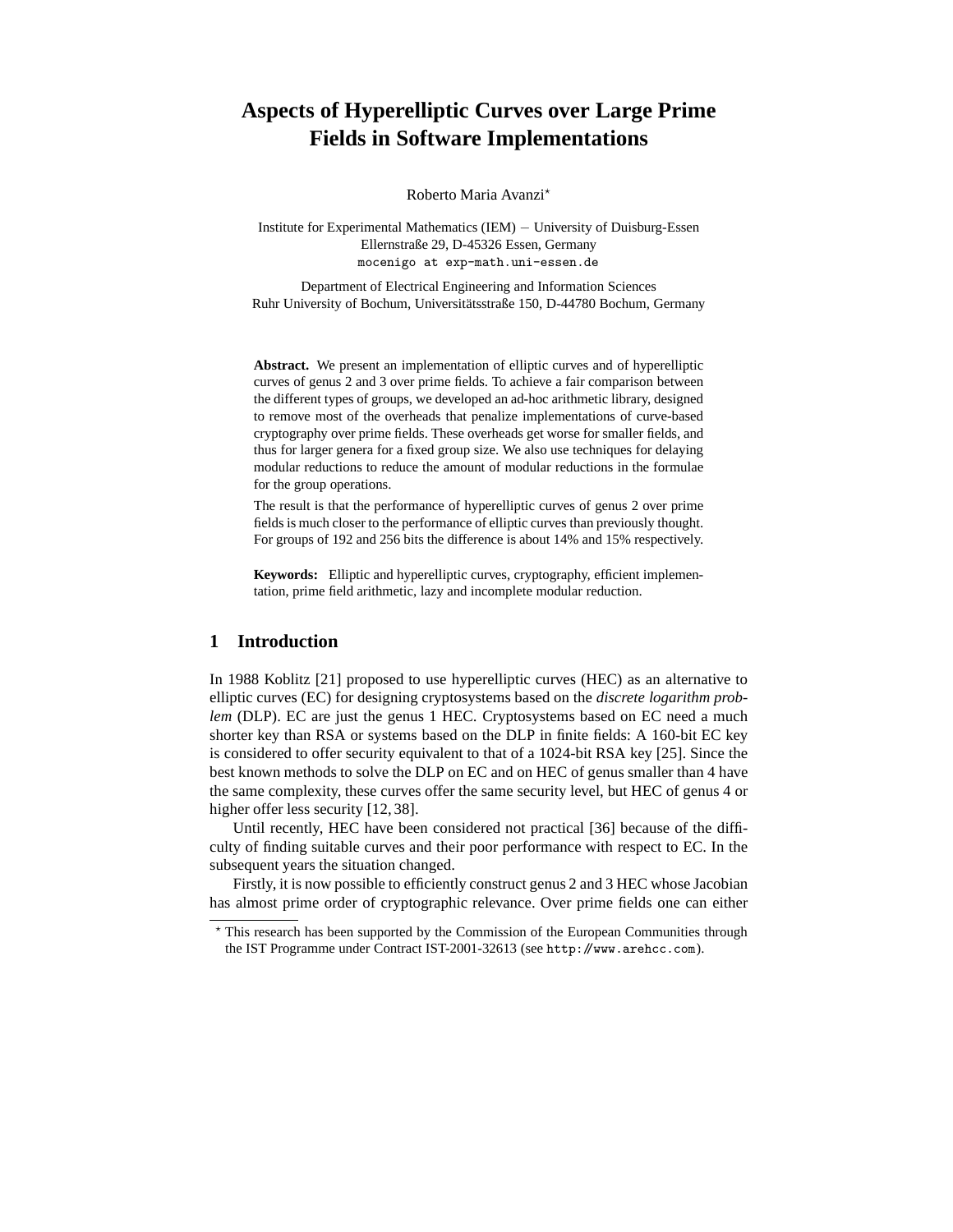count points in genus  $2 \lfloor 13 \rfloor$ , or use the complex multiplication (CM) method for genus 2 [29, 39] and 3 [39].

Secondly, the performance of the HEC group operations has been considerably improved. For genus 2 the first results were due to Harley [17]. The state of the art is now represented by the explicit formulae of Lange: see [23, 24] and further references therein. For genus 3, see [32, 33] (and also [14]).

HEC are attractive to designers of embedded hardware since they require smaller fields than EC: The order of the Jacobian of a HEC of genus *g* over a field with *q* elements is  $\approx q^g$ . This means that a 160-bit group is given by an EC with  $q \approx 2^{160}$ , by an HEC of genus 2 with  $q \approx 2^{80}$ , and genus 3 with  $q \approx 2^{53}$ . There has been also research on securing implementations of HEC on embedded devices against differential and Goubin-type power analysis [2].

*The purpose of this paper is to present a thorough, fair and unbiased comparison of the relative performance merits of* generic *EC and HEC of small genus 2 or 3 over* prime fields*. We are* not *interested in comparing against* very special *classes of curves or in the use of prime moduli of special form.*

There have been several software implementations of HEC on personal computers and workstations. Most of those are in even characteristic (see [35, 32], [33], and also [40, 41]), but some are over prime fields [22, 35]. It is now known that in *even characteristic*, HEC can offer performance comparable to EC.

Until now there have been no concrete results showing the same for prime fields. Traditional implementations such as [22] are based on general purpose software libraries, such as gmp [16]. These libraries introduce overheads which are quite significant for small operands such as those occurring in curve cryptography, and get worse as the fields get smaller. Moreover, gmp has no native support for fast modular reduction techniques. In our modular arithmetic library, described in § 2.1, we made every effort to avoid such overheads. On a PC we get a speed-up from 2 to 5 over gmp for operations in fields of cryptographic relevance (see Table 1). We also exploit techniques for reducing the number of modular reductions in the formulae for the group operations.

*We thus show that the performance of genus 2 HEC over prime fields is much closer to the performance of EC than previously thought. For groups of 192 resp. 256 bits the difference is approximately 14%, resp. 15%. The gap with genus 3 curves has been significantly reduced too. See Section 3 for more precise results.*

While the only significant constraint in workstations and commodity PCs may be processing power, the results of our work should also be applicable to other more constrained environments, such as Palm platforms, which are also based on general-purpose processors. In fact, a port of our library to the ARM processor has been recently finished and yields similar results.

In Section 2, we describe the implementation of the arithmetic library and of the group operations. In Section 3, we give timings and draw our conclusions.

**Acknowledgements.** The author thanks Gerhard Frey for his constant support. Tanja Lange greatly influenced this paper at several levels, theoretical and practical, considerably improving its quality. The author acknowledges feedback, support and material from Christophe Doche,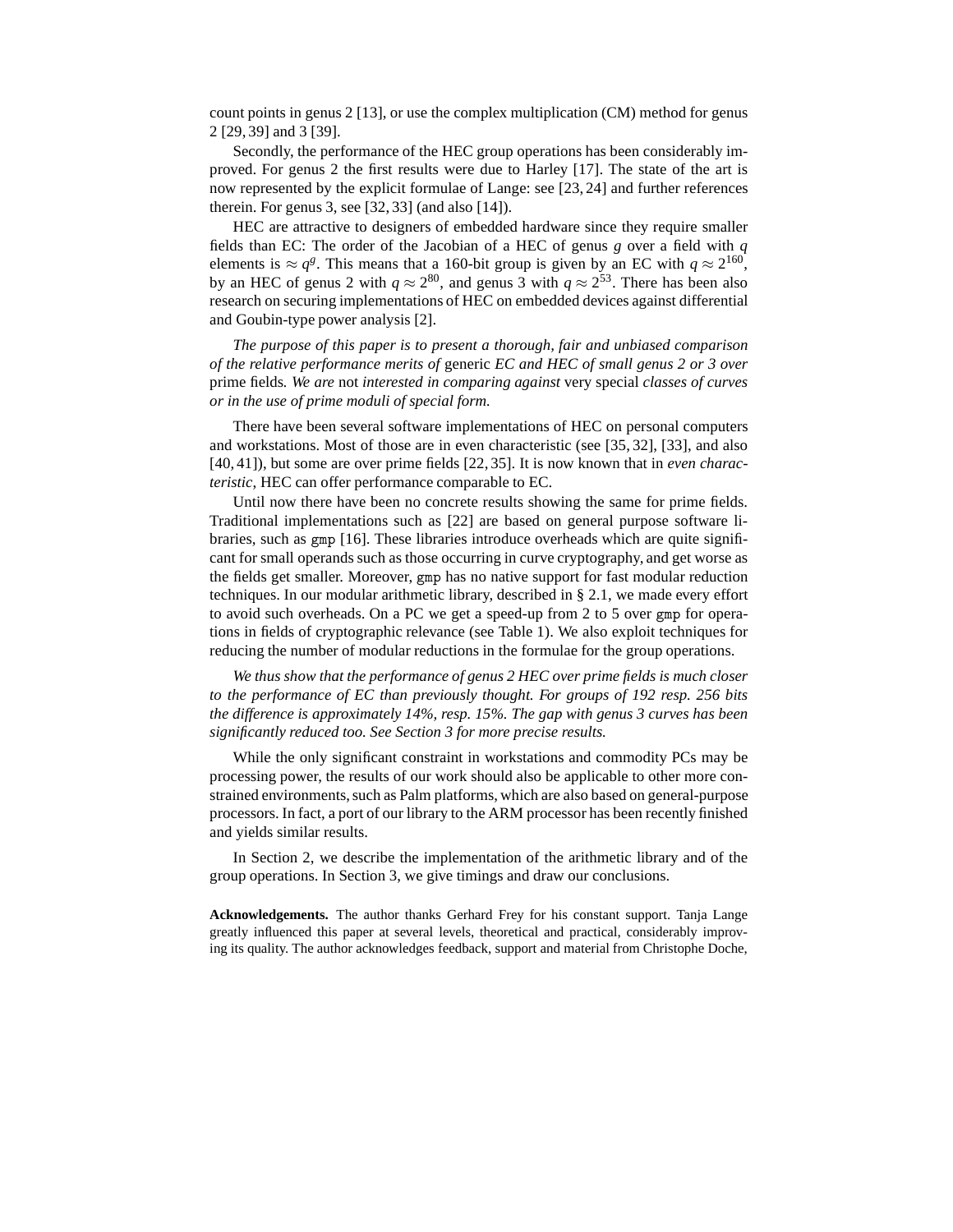Pierrick Gaudry, Johnny Großschädl, Christof Paar, Jean-Jacques Quisquater, Jan Pelzl, Nicolas Thériault and Thomas Wollinger. Thanks also to the anonymous referees for several useful suggestions.

### **2 Implementation**

We use the following abbreviations: *w* is the bit length of the characteristic of the prime field. M, S and I denote a multiplication, a squaring and an inversion in the field. m and s denote a multiplication and a squaring, respectively, of two *w*-bit integers with a 2*w*-bit result. R denotes a modular (or Montgomery) reduction of a 2*w*-bit integer with a *w*-bit result.

#### **2.1 Prime Field Library**

We already said that standard long integer software libraries introduce several types of overheads. One is the fixed function call overhead. Other ones arise from the processing of operands of variable length in loops, such as branch mispredictions at the beginning and end of the loops, and are negligible for very large operands. For operands of size relevant for curve cryptography the CPU will spend more time performing jumps and paying branch misprediction penalties than doing arithmetic. Memory management overheads can be very costly, too.

*Thus, the smaller the field becomes, the higher will be the time wasted in the overheads. Because of the larger number of field operations in smaller fields, HEC suffer from a much larger performance loss than EC.*

**2.1.1 Design.** Our software library nuMONGO has been designed to allow efficient reference implementations of EC and HEC over prime fields. It implements arithmetic operations in rings Z/*N*Z with *N* odd, with the elements stored in Montgomery's representation [31], and the reduction algorithm is Montgomery's REDC function – see § 2.1.3 for some more details. Many optimization techniques employed are similar to those in [6].

nuMONGO is written in C++ to take advantage of inline functions, overloaded functions statically resolved at compile time for clarity of coding, and operator overloading for I/O only. All arithmetic operations are implemented as imperative functions. nuMONGO contains no classes. All data structures are minimalistic. All elements of  $\mathbb{Z}/N\mathbb{Z}$  are stored in vectors of fixed length of 32-bit words. All temporary memory is allocated on the stack. No data structure is ever dynamically resized or relocated. This eliminates memory management overheads.

The routines aim to be as simple as possible. The least possible number of routines are implemented which still allow to perform all desired field operations: They are built from elementary operations working on single words, available as generic C macros as well as assembler macros for x86-compatible CPUs. A CPU able to process 32-bit operands is assumed, but not necessarily a 32-bit CPU – the library in fact compiled also on an Alpha. Inlining was used extensively, most loops are unrolled; there are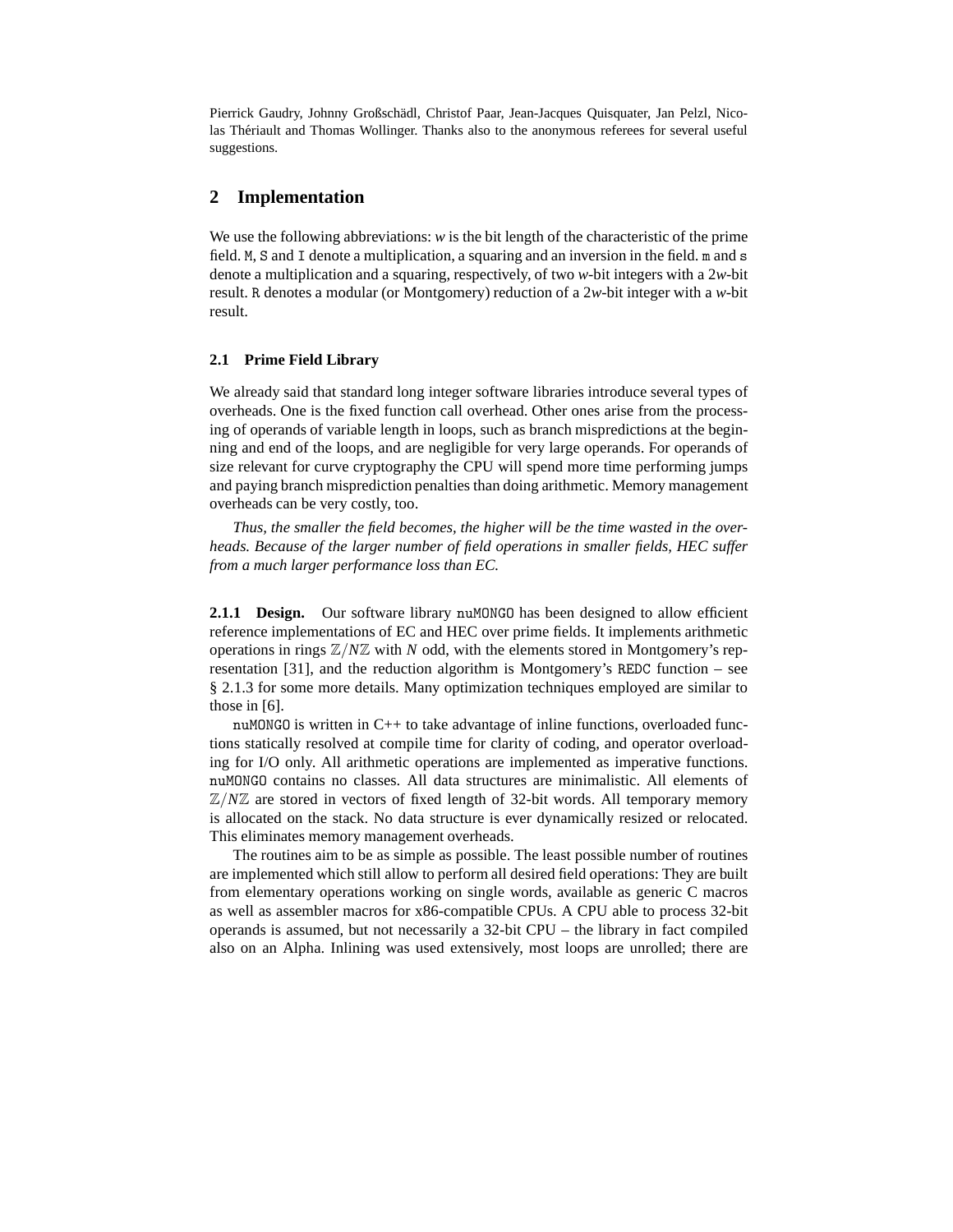very few conditional branches, hence branch mispredictions are rare. There are separate arithmetic routines for all operand sizes, in steps of 32 bits from 32 to 256 bits, as well as for 48–bit fields (80 and 112-bit fields have been implemented too, but gave no speed-up over the 96 and 128-bit routines).

**2.1.2 Multiplication.** We begin with two algorithms to multiply "smallish" multiprecision operands: Schoolbook multiplication and Comba's method [10].

The next two algorithms take as input two  $\ell$ -word integers  $u = (u_{\ell-1},...,u_1,u_0)$  and  $v = (v_{\ell-1}, \ldots, v_0)$ , and output the 2 $\ell$ -word integer  $r = (r_{2\ell-1}, \ldots, r_0)$  such that  $r = uv$ .

|    | Schoolbook multiplication                               |    | Comba's method                                                                 |  |  |  |  |
|----|---------------------------------------------------------|----|--------------------------------------------------------------------------------|--|--|--|--|
|    | 1. $r_0 \leftarrow 0, \ldots, r_{2\ell-1} \leftarrow 0$ | 1. | $s_0 \leftarrow 0, s_1 \leftarrow 0, s_2 \leftarrow 0$                         |  |  |  |  |
| 2. | for <i>i</i> from 0 to $\ell - 1$ do {                  | 2. | for k from 0 to $2(\ell-1)$ do {                                               |  |  |  |  |
| 3. | $c \leftarrow 0$                                        | 3. | for each pair $(i, j)$ such that $i + j = k$                                   |  |  |  |  |
| 4. | for j from 0 to $\ell - 1$ do {                         |    | and $0 \le i, j \le \ell$ , do {                                               |  |  |  |  |
| 5. | $(c, r_{i+i}) \leftarrow u_i v_i + r_{i+i} + c$         | 4. | $(s_2,s_1,s_0) \leftarrow (s_2,s_1,s_0) + u_i v_i$                             |  |  |  |  |
| 6. | $r_{i+\ell} \leftarrow c$                               | 5. | $r_k \leftarrow s_0, s_0 \leftarrow s_1, s_1 \leftarrow s_2, s_2 \leftarrow 0$ |  |  |  |  |
|    | return $(r)$                                            | 6. | $r_{2\ell-1} \leftarrow s_0$                                                   |  |  |  |  |
|    |                                                         |    | return $(r)$                                                                   |  |  |  |  |
|    |                                                         |    |                                                                                |  |  |  |  |

The schoolbook method multiplies the first factor by each digit of the second factor, and accumulates the results. Comba's method instead, for each digit of the result, say the  $k^{\text{th}}$  one, computes the partial products  $u_i v_j$  on the *diagonals*  $i + j = k$ , adding these double precision results to a triple precision accumulator. It requires fewer memory writes and more reads than the schoolbook multiplication. This is the method adopted in [6]. For both methods, several optimizations have been done. They can both be used with Karatsuba's trick [20].

In our experience, Comba's method did not perform better than the schoolbook method (on the ARM the situation is different). This may be due to the fact that the Athlon CPU has a write-back level 1 cache [1], hence several close writes to the same memory location cost little more than one generic write. For  $n = 192$  and  $n = 256$  we reduced a *n*-bit multiplication to three *n*/2-bit multiplications by means of Karatsuba's trick. For smaller sizes and for 224-bit operands, the schoolbook method was still faster.

For the considered operand sizes, squaring routines did not bring a significant improvement over the multiplication routines, hence they were not included.

**2.1.3 Montgomery's reduction without trial division.** Montgomery [31] proposed to speed up modular reduction by replacing the modulus *N* by a larger integer *R* coprime to *N* for which division is faster. In practice, if  $\beta$  is the machine radix (in our case  $\beta$  =  $2^{32}$ ) and *N* is an odd  $\ell$ -word integer, then  $R = \beta^{\ell}$ . Division by *R* and taking remainder are just shift and masking operations.

Let REDC(*x*) be a function which, for  $0 \le x < NR$ , computes  $xR^{-1}$  mod *N*.

The modular residue *x* is represented by its *r-sidu*  $\bar{x} = xR \text{ mod } N$ . Addition, subtraction, negation and testing for equality are performed on r-sidus as usual.

Note that  $x = \text{REDC}(\overline{x})$ . To get the r-sidu of an integer *x*, compute REDC( $xR^2$ ), hence  $R^2$  mod *N* should be computed during system initialization. Now  $\bar{x}\bar{y} \equiv xRyR \equiv$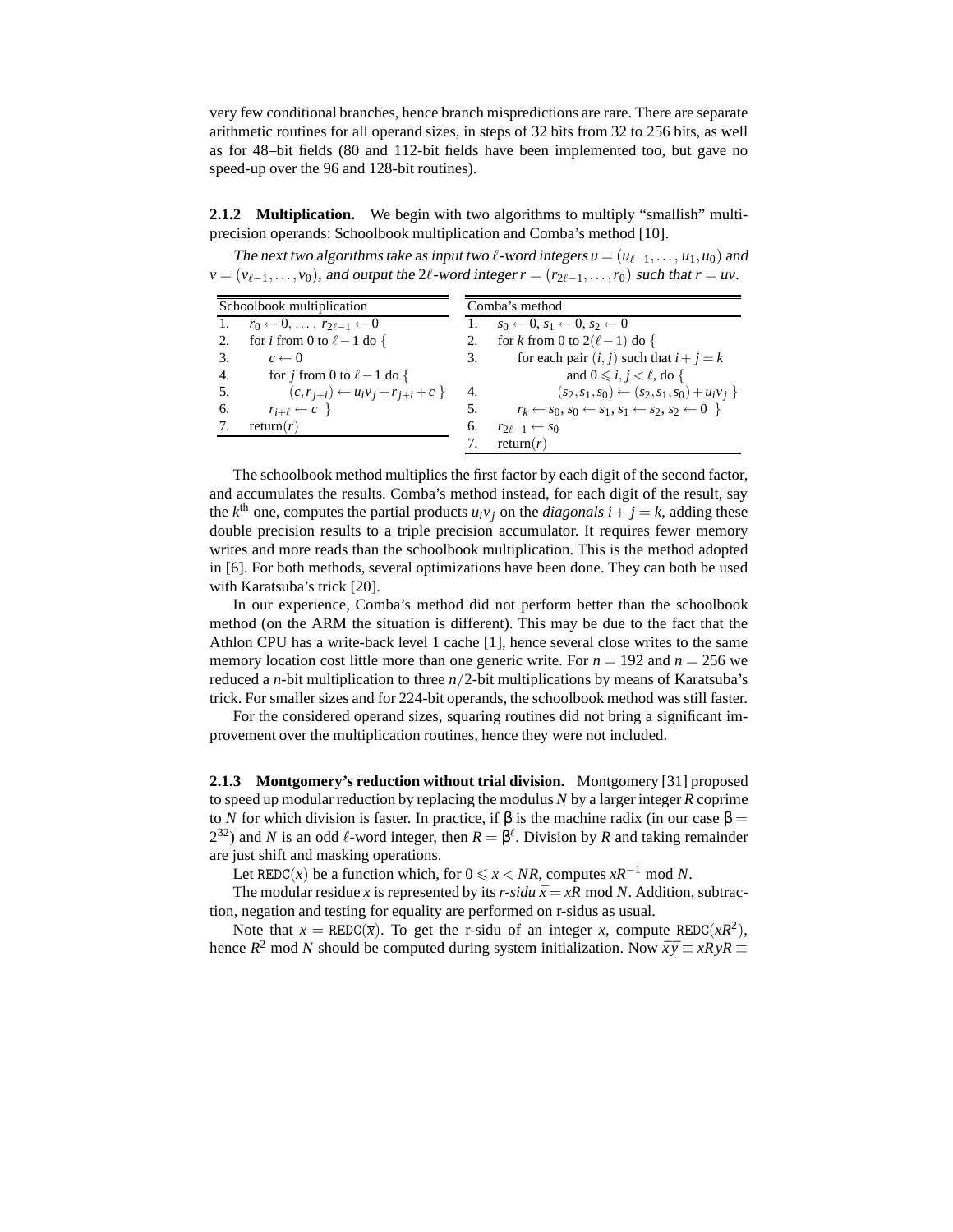$\overline{xy}R \text{ mod } N$ , so  $\overline{xy} = \text{REDC}(xy)$  can be computed without any division by *N*. We implemented REDC by the following method [5], which requires the inverse  $n'_0$  of *N* modulo the machine radix  $\beta = 2^{32}$ .

| Function REDC $(x)$                                                                                            |  |  |  |  |
|----------------------------------------------------------------------------------------------------------------|--|--|--|--|
| INPUT: A 2 $\ell$ -word integer $x = (x_{2\ell-1},,x_1,x_0)$ , and N, $n'_0$ and $\beta$ as above.             |  |  |  |  |
| OUTPUT: The $\ell$ -word integer y such that $y = xR^{-1} \text{ mod } N$ and $0 \le y \le N$ .                |  |  |  |  |
| 1. $y = (y_{2\ell-1}, \ldots, y_1, y_0) \leftarrow x$                                                          |  |  |  |  |
| 2. for <i>i</i> from 0 to $\ell - 1$ do {                                                                      |  |  |  |  |
| 3. $t \leftarrow y_0 \cdot n'_0 \mod \beta, \quad y \leftarrow y + t \cdot N, \quad y \leftarrow y \div \beta$ |  |  |  |  |
| if $y \ge N$ then $y \leftarrow y - N$<br>4.                                                                   |  |  |  |  |
| return(y)<br>.5.                                                                                               |  |  |  |  |

This algorithm is, essentially, Hensel's odd division for computing inverses of 2-adic numbers to a higher base: At each iteration of the loop, a multiple of *N* is added to *y* such that the result is divisible by β, and then *y* is divided by β (a one word shift). After the loop,  $y \equiv x/\beta^{\ell} \equiv xR^{-1} \mod N$  and  $y < 2N$ . If  $y \ge N$ , a subtraction corrects the result. The cost of REDC is, at least in theory, that of a schoolbook multiplication of ℓ-word integers, some shifts and some additions; In practice it is somewhat more expensive, but still much faster than the naive reduction involving long divisions. We did not use the interleaved multiplication with reduction [31]: It usually performs better on DSPs [11], but not on general-purpose CPUs with few registers.

**2.1.4 Inversion.** With the exception of 32-bit operands, inversion is based on the extended binary GCD, and uses an almost-inverse technique [19] with final multiplication from a table of precomputed powers of 2 mod *N*. This was the fastest approach up to about 192 bits. For 32-bit operands we got better performance with the extended Euclidean algorithm and special treatment of small quotients to avoid divisions. Inversion was not sped up further for larger input sizes because of the intended usage of the library: For elliptic curves over prime fields, inversion-free coordinate systems are much faster than affine coordinates, so there is need, basically, only for one inversion at the end of a scalar multiplication. For hyperelliptic curves, fields are quite small (32 to 128 bits in most cases), hence our inversion routines have optimal performance anyway. Therefore, Lehmer's method or the improvements by Jebelean [18] or Lercier [26] have not been included in the final version of the library.

**2.1.5 Performance.** In Table 1 we show some timings of basic operations with gmp version 4.1 and nuMONGO. The timings have been measured on a PC with a 1 GHz AMD Athlon Model 4 processor, under the Linux operating system (kernel version 2.4). Our programs have been compiled with the GNU C Compiler (gcc) versions 2.95.3 and 3.3.1. For each test, we took the version that gave the best timings. nuMONGO always performed best with gcc 3.3.1, whereas some gmp tests performed better with gcc  $2.95.3<sup>1</sup>$ . We describe the meaning of the entries. There are two groups of rows, grouped

<sup>&</sup>lt;sup>1</sup> In some cases gcc 2.95.3 produced the fastest code when optimizing nuMONGO for size (-0s), not for speed! This seems to be a strange but known phenomenon. gcc 3.3.1 had a more orthodox behavior and gave the best code with -O3, i.e. when optimizing aggressively for speed. In both cases, additional compiler flags were used for fine-tuning.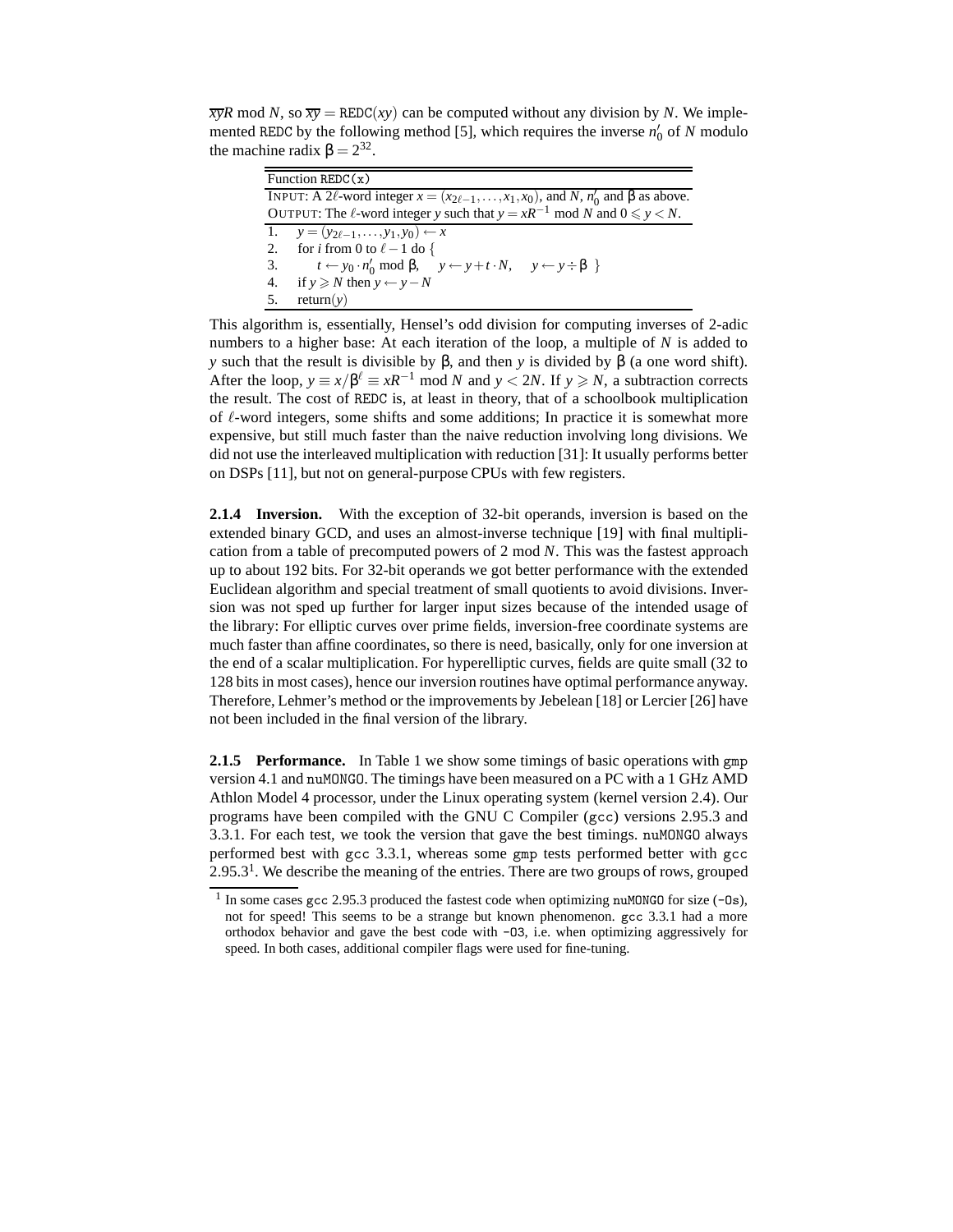|                                            | Lib/Op/Bits | 32     | 48     | 64     | 96    | 128   | 160   | 192   | 224   | 256   |
|--------------------------------------------|-------------|--------|--------|--------|-------|-------|-------|-------|-------|-------|
|                                            | m           | 0.0079 | 0.0201 | 0.0267 | 0.054 | 0.11  | 0.146 | 0.198 | 0.361 | 0.392 |
|                                            | R           | 0.0298 | 0.0536 | 0.0487 | 0.097 | 0.159 | 0.241 | 0.319 | 0.416 | 0.493 |
| <b>nuMONGO</b>                             | I           | 0.61   | 1.85   | 1.987  | 4.457 | 7.6   | 11.2  | 16.3  | 22.3  | 28.8  |
|                                            | R/m         | 3.77   | 2.667  | 1.824  | 1.796 | 1.445 | 1.651 | 1.61  | 1.152 | 1.258 |
|                                            | $I/(R+m)$   | 16.19  | 25.102 | 26.35  | 29.52 | 28.25 | 28.94 | 31.53 | 28.7  | 32.55 |
|                                            | m           | 0.094  | 0.155  | 0.16   | 0.206 | 0.238 | 0.308 | 0.354 | 0.44  | 0.508 |
| $\overline{\phantom{0}}$<br>$\overline{+}$ | R           | 0.234  | 0.419  | 0.423  | 0.65  | 0.81  | 0.986 | 1.154 | 1.264 | 1.528 |
| ×.                                         | I           | 2.53   | 4.74   | 6.41   | 9.77  | 13.3  | 17.2  | 21.26 | 25.84 | 29.6  |
| gmp                                        | R/m         | 2.489  | 2.703  | 2.644  | 3.155 | 3.403 | 3.201 | 3.26  | 2.873 | 3.008 |
|                                            | $I/(R+m)$   | 7.713  | 8.258  | 10.99  | 11.41 | 12.69 | 13.29 | 14.1  | 15.16 | 14.54 |

**Table 1.** *Timings of basic operations in µsec (1 GHz AMD Athlon PC) and ratios*

under the name of library used to benchmark the following operations: multiplication of two integers (m), modular or Montgomery reduction (R), modular or Montgomery inversion (I). The ratios of a reduction to a multiplication and of an inversion to the time of a multiplication together with a reduction are given, too: The first ratio tells how many "multiplications" we save each time we save a reduction using the techniques described in the next subsection; the second ratio is the cost of a field inversion in field multiplications. The columns correspond to the bit lengths of the operands. A few remarks:

- 1. nuMONGO can perform better than a far more optimized, but general purpose library. In fact, the kernel of gmp is entirely written in assembler for most architectures, including the one considered here.
- 2. For larger operands gmp catches up with nuMONGO, the modular reduction remaining slower because it is not based on Montgomery's algorithm.
- 3. nuMONGO has a higher I/(m+R) ratio than gmp. This shows how big the overheads in general purpose libraries are for such small inputs.

#### **2.2 Lazy and Incomplete reduction**

Lazy and incomplete modular reduction are described in [3]. Here, we give a short treatment. Let  $p < 2^w$  be a prime, where *w* is a fixed integer. We consider expressions of the form  $\sum_{i=1}^{d} a_i b_i$  mod *p* with  $0 \le a_i, b_i < p$ . Such expressions occur in the explicit formulae for HEC. To use most modular reduction algorithms, including Montgomery's, at the *end* of the summation, we have to make sure that all partial sums of  $\sum a_i b_i$  are smaller than  $p2^w$ . Some authors (for example [27]) suggested to use *small* primes, to guarantee that the condition  $\sum a_i b_i < p 2^w$  is always satisfied. Note that [27] exploited the possibility of accumulating several partial results before reduction for the extension field arithmetic, but not at the group operation level. The use of small primes at the group operation level has been considered also in [14] after the present paper appeared as a preprint. However, "just" using primes which are "small enough" would contradict one of our design principles, which is to have no restriction on *p* except its word length.

What we do, additionally, is to ensure that the number obtained by removing the least significant *w* bits of any intermediate result remains  $\lt p$ . We do this by adding the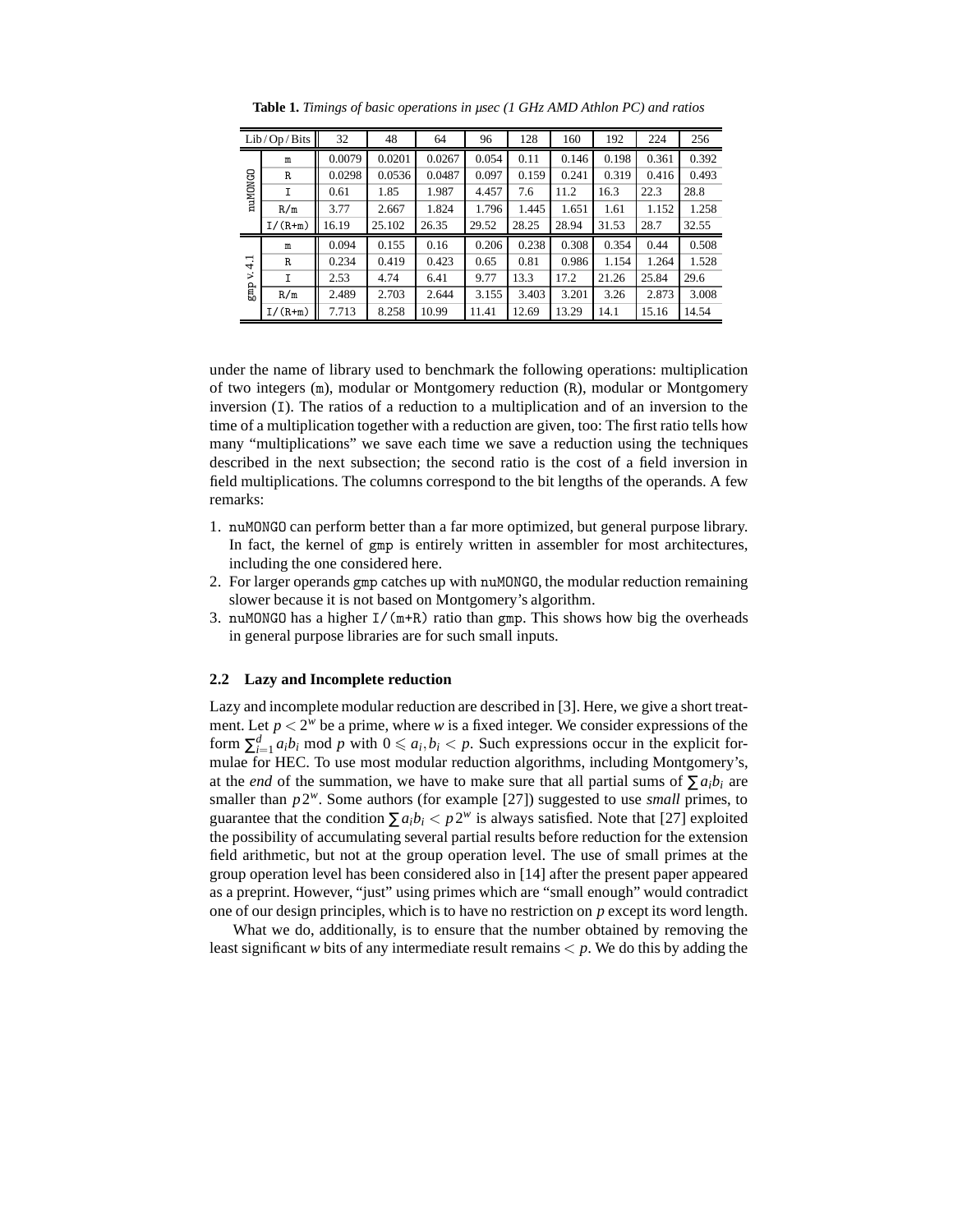products  $a_i b_i$  in succession, and checking if there has been an overflow or if the most significant half of the intermediate sum is  $\geq p$ : if so we subtract p from the number obtained ignoring the *w* least significant bits of the intermediate result. If the intermediate result is  $\geq 2^{2w}$ , the additional bit can be stored in a carry. Since all intermediate results are bounded by  $p2^{w+1} < (p+2^w)2^w$ , upon subtraction of  $p2^w$  the carry will always be zero. This requires as many operations as allowing intermediate results in triple precision, but less memory accesses are needed: In practice this leads to a faster approach, and at the end we have to reduce a number *x* bounded by  $p2^w$ , making the modular reduction easier.

*This technique of course works with* any *classical modular reduction algorithm. That it works with Montgomery's r-sidus and with* REDC *is a consequence of the linearity of the operator* REDC *modulo p.*

nuMONGO supports Lazy (i.e. delayed) and Incomplete (i.e. limited to the number obtained by removing the least significant *w* bits) modular reduction. Thus, an expression of the form  $\sum_{i=0}^{d-1} a_i b_i$  mod *p* can be evaluated by *d* multiplications but only one modular reduction instead of *d*. A modular reduction is at least as expensive as a multiplication, and often much more, see Table 1.

*Remark 1.* We *cannot* add a reduced element to an unreduced element in Montgomery's representation. In fact, Montgomery's representation  $\overline{a}$  of the integer *a* is *aR* mod *p* (*R* as in § 2.1.3 with  $N = p$ ). Now,  $\overline{bc}$  is congruent to  $bcR^2 \mod p$ , not to  $\overline{bc} = bcR \mod p$ . Hence, *a* and *bc* have been multiplied by different constants mod *p* to obtain  $\overline{a}$  and  $\overline{bc}$ , and  $\overline{a} + \overline{b}\overline{c}$  bears no fixed relation to  $a + bc$ .

#### **2.3 Implementation of the Explicit Formulae**

We assume that the reader is acquainted with elliptic and hyperelliptic curves.

**2.3.1 Elliptic Curves.** We consider elliptic curves defined over a field *F* of odd characteristic greater than 3 given by a Weierstrass equation

$$
E : y^2 = x^3 + a_4 x + a_6 \tag{1}
$$

where the polynomial  $x^3 + a_4x + a_6$  has no multiple roots. The set of points of *E* over (any extension of) the field *F* and the point at infinity *O* form a group.

There are 5 different coordinate systems [9]: *affine* (*A*), the finite points "being" the pairs  $(x, y)$  that satisfy (1); *projective* ( $P$ ), also called *homogeneous*, where a point  $[X, Y, Z]$  corresponds to  $(X/Z, Y/Z)$  in affine coordinates; *Jacobian* (*J*), where a point  $(X, Y, Z)$  corresponds to  $(X/Z<sup>2</sup>, Y/Z<sup>3</sup>)$ ; and two variants of *J*, namely, *Chudnowski Jacobian* ( $J^c$ ), with coordinates  $(X, Y, Z, Z^2, Z^3)$ , and *modified Jacobian* ( $J^m$ ), with coordinates  $(X, Y, Z, a_4Z<sup>4</sup>)$ . They are accurately described in [9], where the formulae for all group operations are given. It is possible to add two points in any two different coordinate systems and get a result in a third system. For example, when doing a scalar multiplication, it is a good idea to keep the base point and all precomputed points in *A*, since adding those points will be less expensive than using other coordinate systems.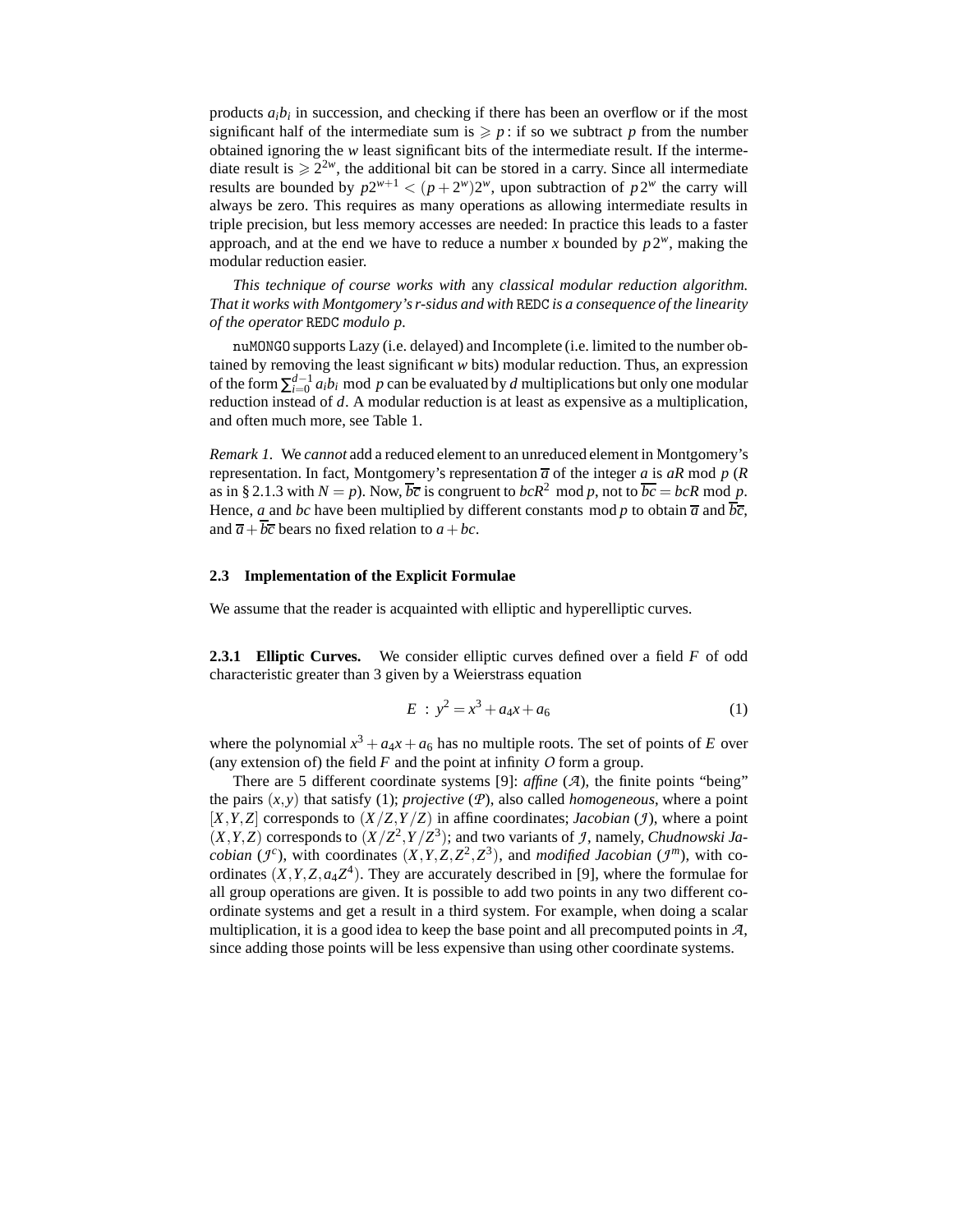|       |                              | Doubling        | <b>Addition</b>                           |                 |                                               |              |  |  |  |
|-------|------------------------------|-----------------|-------------------------------------------|-----------------|-----------------------------------------------|--------------|--|--|--|
|       | operation                    | costs           | operation                                 | costs           | operation                                     | costs        |  |  |  |
|       | $2\mathcal{A}=\mathcal{A}$   | I, 2m, 2s, 4R   | $A+A=A$                                   | I, 2m, 1s, 3R   |                                               |              |  |  |  |
|       | $2P = P$                     | 7m, 5s, 10R     | $P + P = P$                               | 12m, 2s, 13R    | $\mathcal{A} + \mathcal{P} = \mathcal{P}$     | 9m, 2s, 10R  |  |  |  |
| EC    | $2\mathcal{I}=\mathcal{I}$   | 4m, 6s, 8R      | $\mathcal{I} + \mathcal{I} = \mathcal{I}$ | 12m, 4s, 16R    | $\mathcal{A} + \mathcal{I} = \mathcal{I}$     | 8m, 3s, 11R  |  |  |  |
|       | $2f^c = f^c$                 | 5m, 6s, 9R      | $f^c + f^c = f^c$                         | 11m, 3s, 14R    | $\mathcal{A} + \mathcal{I}^c = \mathcal{I}^c$ | 8m, 3s, 11R  |  |  |  |
|       | $2f^m = f^m$                 | 4m, 4s, 8R      | $f^{m}+f^{m}=f^{m}$                       | 13m, 6s, 19R    | $\mathcal{A} + \mathcal{I}^m = \mathcal{I}^m$ | 9m, 5s, 14R  |  |  |  |
|       | $2\mathcal{A}=\mathcal{A}$   | I, 22m, 5s, 22R | $A+A=A$                                   | I, 22m, 3s, 18R |                                               |              |  |  |  |
| $g=2$ | $2P = P$                     | 38m, 6s, 38R    | $P + P = P$                               | 45m, 5s, 42R    | $\mathcal{A} + \mathcal{P} = \mathcal{P}$     | 40m, 3s, 33R |  |  |  |
|       | $2\mathcal{N} = \mathcal{N}$ | 34m, 7s, 37R    | $\mathcal{N} + \mathcal{N} = \mathcal{N}$ | 47m, 7s, 50R    | $\mathcal{A} + \mathcal{N} = \mathcal{N}$     | 36m, 5s, 37R |  |  |  |
| $g=3$ | $2\mathcal{A}=\mathcal{A}$   | I, 71(m/s), 57R | $A + A = A$                               | I, 76(m/s), 55R |                                               |              |  |  |  |

**Table 2.** *Costs of Group Operations on EC and HEC*

For EC, only few savings in REDCs are possible.

Let us work out an example, namely, how many REDCs can be saved in the addition  $A + P = P$ . Let  $P_1 = (X_1, Y_1), P_2 = [X_2, Y_2, Z_2]$  and  $P_3 = [X_3, Y_3, Z_3]$ . Then,  $P_3 = P_1 + P_2$ is computed as follows [9]:

$$
u = Y_2 - Y_1 Z_2 \quad v = X_2 - X_1 Z_2, \quad A = u^2 Z_2 - v^3 - 2v^2 X_1 Z_2,
$$
  
\n
$$
X_3 = vA, \quad Y_3 = u(v^2 X_1 Z_2 - A) - v^3 Y_1 Z_2, \quad Z_3 = v^3 Z_2.
$$

For the computation of *u* and *v* no savings are possible. We cannot save any reductions in the computation of  $A = u^2 Z_2 - v^3 - 2v^2 X_1 Z_2$  because: We need  $v^3$  reduced anyway for  $Z_3$ , A must be available also in reduced form to compute  $X_3$ , and from  $v^2 X_1 Z_2$  we subtract  $A$  in the computation of  $Y_3$ ; It is then easy to see that here no gain is obtained by delaying reduction. But *Y*<sub>3</sub> can be computed by first multiplying *u* by  $v^2X_1Z_2 - A$ , then  $v^3$  by  $Y_1Z_2$ , adding these two products and reducing the sum. Hence, one REDC can be saved in the addition formula.

For affine coordinates, no REDCs can be saved. Additions in *P* allow saving of 1 REDC, even if one of the two points is in *A*. With no other addition formula we can save reductions. For all doublings we can save 2 REDCs, except for the doubling in *J m*, where no savings can be done due to the differences in the formulae depending on the introduction of  $a_4Z^4$ .

In Table 2, we write the operation counts of the implemented operations. Results for genus 2 and 3 curves are given, too. The shorthand  $C_1 + C_2 = C_3$  means that two points in the coordinate systems  $C_1$  and  $C_2$  are added and the result is given in  $C_3$ , where any of the  $C_i$  can be one of the applicable coordinate systems. Doubling a point in  $C_1$  with result in  $C_2$  is denoted by  $2C_1 = C_2$ . The number of REDCs is given separately from the multiplications and squarings.

**2.3.2 Hyperelliptic Curves.** An excellent, low brow, introduction to hyperelliptic curves is given in [28], including proofs of the facts used below.

A hyperelliptic curve C of genus g over a finite field  $\mathbb{F}_q$  of odd characteristic is defined by a Weierstrass equation  $y^2 = f(x)$ , where f is a monic, square-free polynomial of degree  $2g + 1$ . In general, the points on *C* do *not* form a group. Instead, the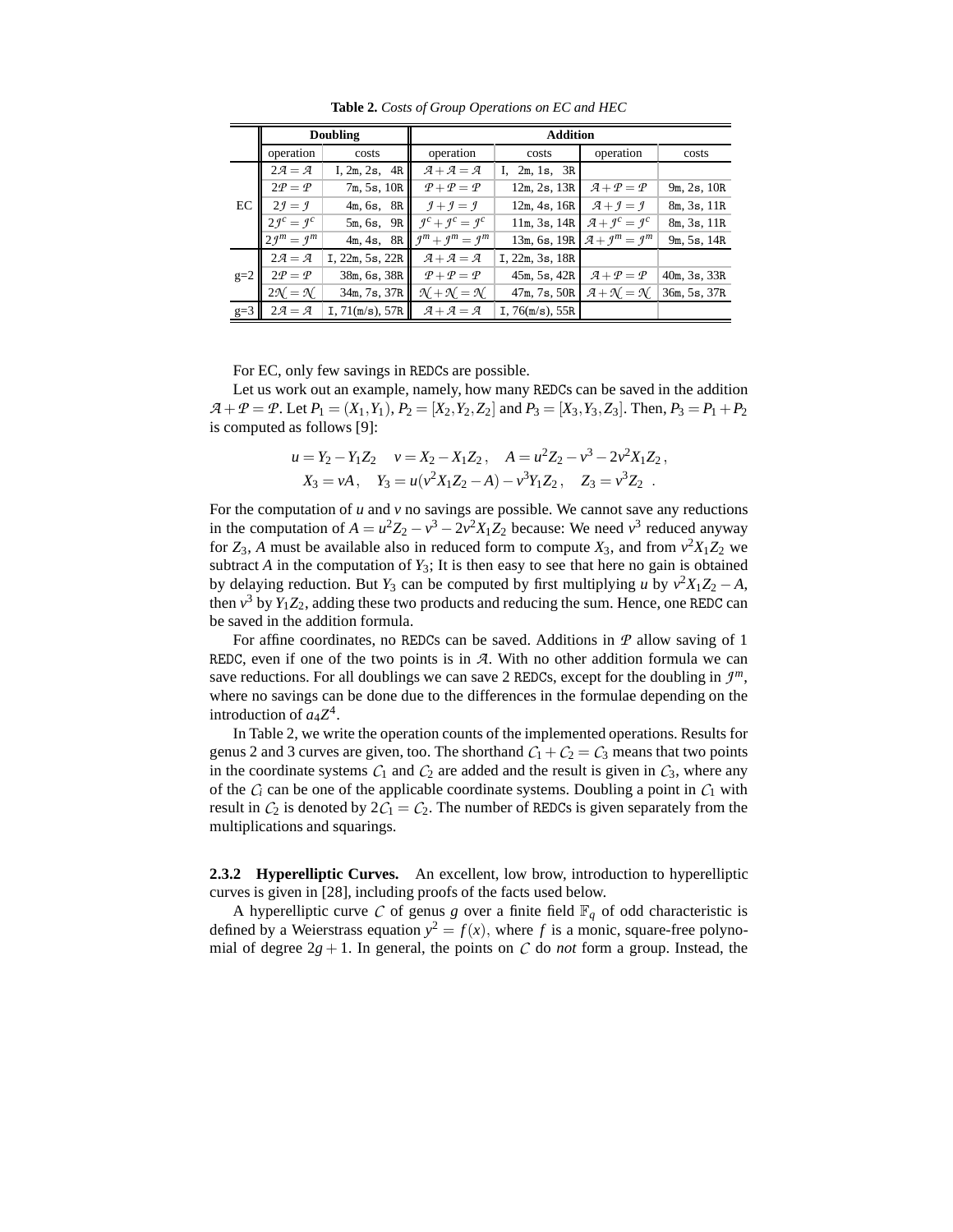*ideal class group* is used, which is isomorphic to the Jacobian variety of *C*. Its elements are represented by pairs of polynomials and [7] showed how to compute with group elements in this form. A generic ideal class is represented by a pair of polynomials  $U(x) = x^g + \sum_{i=0}^{d-1} U_i x^i$ ,  $V(x) = \sum_{i=0}^{d-1} V_i x^i \in \mathbb{F}_q[x]$  such that for each root  $\xi$  of  $U(x)$ ,  $(\xi, V(\xi))$  is a point on *C* (equivalently,  $U(x)$  divides  $V(x)^2 - f(x)$ ). The *affine coordinates* are the 2*g*-tuple  $[U_{g-1},...,U_1,U_0,V_{g-1},...,V_1,V_0]$ .

*2.3.2.1 Genus 2.* For genus 2 there are two more coordinate systems besides affine (*A*): in *projective coordinates* (*P*) [30]: a quintuple  $[U_1, U_0, V_1, V_0, Z]$  corresponds to the ideal class represented by  $[x^2 + U_1/Zx + U_0/Z, V_1/Zx + V_0/Z]$ ; with Lange's *new* coordinates ( $\mathcal{N}$ ) [24], the sextuple  $[U_1, U_0, V_1, V_0, Z_1, Z_2]$  corresponds to the ideal class  $[x^2 + U_1/Z_1^2 x + U_0/Z_1^2, V_1/Z_1^3 Z_2 x + V_0/Z_1^3 Z_2]$ . The system  $\mathcal{N}$  is important in scalar multiplications since it has the fastest doubling. We refer to [24] for the formulae.

**Table 3.** *Addition in genus* 2,  $\deg u_1 = \deg u_2 = 2$ 

| INPUT:         | $[u_1, v_1], [u_2, v_2]$ , with deg $u_1 = \deg u_2 = 2$ , and $f = x^5 + f_3x^3 + f_2x^2 + f_1x + f_0$ |            |
|----------------|---------------------------------------------------------------------------------------------------------|------------|
|                | OUTPUT: $[u_3, v_3] = [u_1, v_1] + [u_2, v_2]$                                                          |            |
|                | NOTATION: $u_i = x^2 + u_{i1}x + u_{i0}$ and $v_i = v_{i1}x + v_{i0}$                                   |            |
|                | Step Expression                                                                                         | Cost       |
| $\overline{1}$ | compute resultant $r$ of $u_1, u_2$ :                                                                   | 1S, 3M     |
|                | $z_1 = u_{11} - u_{21}$ , $z_2 = u_{20} - u_{10}$ , $z_3 = u_{11}z_1 + z_2$ ;                           |            |
|                | $r = z_2 z_3 + z_1^2 u_{10};$                                                                           |            |
| 2              | compute almost inverse of $u_2$ modulo $u_1$ $(i = i_1x + i_0 = r/u_2 \mod u_1)$ :                      |            |
|                | $i_1 = z_1, i_0 = z_3;$                                                                                 |            |
| $\overline{3}$ | compute $\overline{s'} = rs \equiv (v_1 - v_2)i \mod u_1$ :                                             | 5M         |
|                | $w_0 = v_{10} - v_{20}$ , $w_1 = v_{11} - v_{21}$ , $w_2 = v_0 w_0$ , $w_3 = v_1 w_1$ ;                 |            |
|                | $s'_1 = (i_0 + i_1)(w_0 + w_1) - w_2 - w_3(1 + u_{11}), s'_0 = w_2 - u_{10}w_3;$                        |            |
|                | If $s_1 = 0$ handle exceptional case (e.g. with Cantor's algorithm)                                     |            |
| $\overline{4}$ | compute $s'' = x + s_0/s_1 = x + s'_0/s'_1$ and $s_1$ :                                                 | I, 2S, 5M  |
|                | $w_1 = (rs'_1)^{-1} (= 1/r^2 s_1), w_2 = rw_1 (= 1/s'_1), w_3 = s'_1 w_1 (= s_1);$                      |            |
|                | $w_4 = rw_2 (= 1/s_1), w_5 = w_4^2;$                                                                    |            |
|                | $s_0'' = s_0' w_2;$                                                                                     |            |
| $\overline{5}$ | compute $l' = s'' u_2 = x^3 + l'_3 x^2 + l'_1 x + l'_0$ :                                               | 2M         |
|                | $l'_2 = u_{21} + s''_0$ , $l'_1 = u_{21} s''_0 + u_{20}$ , $l'_0 = u_{20} s''_0$                        |            |
| 6              | compute $u_3 = (s(l+2v_2) - k)/u_1$ :                                                                   | 3M         |
|                | $u_{30} = (s''_0 - u_{11})(s''_0 - z_1) - u_{10} + l'_1 + (2v_{21})w_4 + (2u_{21} + z_1)w_5;$           |            |
|                | $u_{31} = 2s''_0 - z_1 - w_5;$                                                                          |            |
| $\tau$         | compute $v_3 \equiv -(l + v_2) \mod u_3$ :                                                              | 4M         |
|                | $w_1 = l'_2 - u_{31}$ , $w_2 = u_{31}w_1 + u_{30} - l'_1$ , $v_{31} = w_2w_3 - v_{21}$ ;                |            |
|                | $w_2 = u_{30}w_1 - l'_0$ , $v_{30} = w_2w_3 - v_{20}$ ;                                                 |            |
| total          |                                                                                                         | I, 3S, 22M |

We now see in an example – the addition formula in affine coordinates – how lazy and incomplete reductions are used in practice. Table 3 is derived from results in [24], but restricted to the odd characteristic case. The detailed breakdown of the REDCs we can save follows:

1. In Step 1 we can save one REDC in the computation of *r*, since we do not need the reduced value of  $z_2z_3$  and  $z_1^2u_{10}$  anywhere else.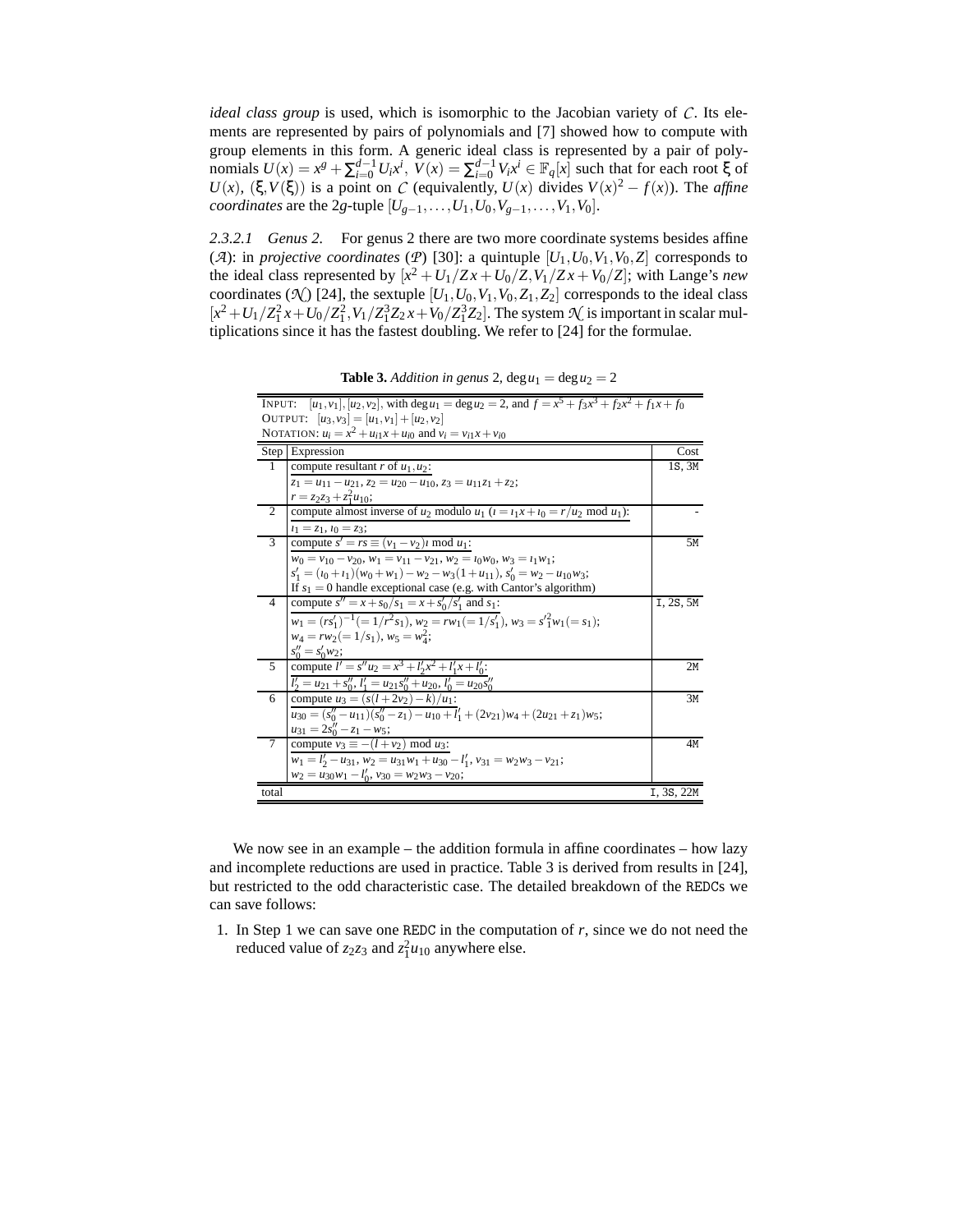- 2. In Step 3 we do not reduce  $w_2 = t_0 w_0$ , since it is used in the computation of  $s'_1$  and *s* ′ 0 , which are sums of products of two elements. So only 3 REDCs are required to implement Step 3: for  $w_3$  and for the final results of  $s'_1$  and  $s'_0$ . This is a saving of two REDCs.
- 3. In Step 5, it would be desirable to leave the coefficients  $l'_1$  and  $l'_0$  of  $l'$  unreduced, since they are used in the following two steps only in additions with other products of two elements. But  $l'_1 = u_{21} s''_0 + u_{20}$  is a problem: we cannot add reduced and unreduced quantities (see Remark 1). We circumvent this by computing the unreduced products  $L_1 = u_{21} s_0''$  (in place of  $\ell'_1$ ) and  $L_0 = u_{20} s_0''$ . Two REDCs are saved.
- 4. In Step 6, it is  $u_{30} = (s''_0 u_{11})(s''_0 z_1) + L_1 + 2v_{21}w_4 + (2u_{21} + z_1)w_5 + z_2$ . We need only one REDC to compute the (reduced) sum of the first four products: Note that, at this point,  $L_1$  is already known and we already counted the saving of one REDC associated to it. So, we save a total of two REDCs.

Summarizing, for one addition in affine coordinates in the most common case, we need 12 Muls, 13 MulNoREDCs and 6 REDCs. Thus, we save 7 REDCs.

We implemented addition and doubling in all coordinate systems. To speed up scalar multiplication, we also implemented addition in the cases where one of the two group elements to be added is given in *A* and the second summand and the result are both given either in  $P$  or  $\mathcal{N}$ .

In Table 2 we write the operation counts of the implemented operations. The table contains also the counts for EC and genus 3 curves (see the next paragraph). The number of modular reductions is always significantly smaller than the number of multiplications.

*2.3.2.2 Genus 3.* Affine coordinates are the only coordinate system currently available for genus 3 curves. The formulae in [32, 33] contain some errors in odd characteristic. We took the formulae of [40] – which are for general curves of the form  $y^2 + h(x)y = f(x)$ , and have been implemented only in even characteristic with  $h(x) = 1$ – and simplified them for the case of odd characteristic,  $h(x) = 0$ , and vanishing second most significant coefficient of  $f(x)$ . A pleasant aspect of these formulae is that a large proportion of modular reductions can be saved: at least 21 in the addition and 14 in the doubling (see Table 2).

#### **2.4 Scalar Multiplication**

There are many methods for computing a scalar multiplication in a generic group, which can be used for EC and HEC. See [15] for a survey.

A simple method for computing *s*·*D* for an integer *s* and a ideal class *D* is based on the binary representation of *s*. If  $s = \sum_{i=0}^{n-1} s_i 2^i$  where each  $s_i = 0$  or 1, then  $n \cdot D$  can be computed as

$$
sD = 2(2(\cdots 2(2(s_{n-1}D) + s_{n-2}D) + \cdots) + s_1D) + s_0D
$$
 (2)

This requires  $n - 1$  doublings and on average  $n/2 - 1$  additions on the curve (the first addition is replaced by an assignment).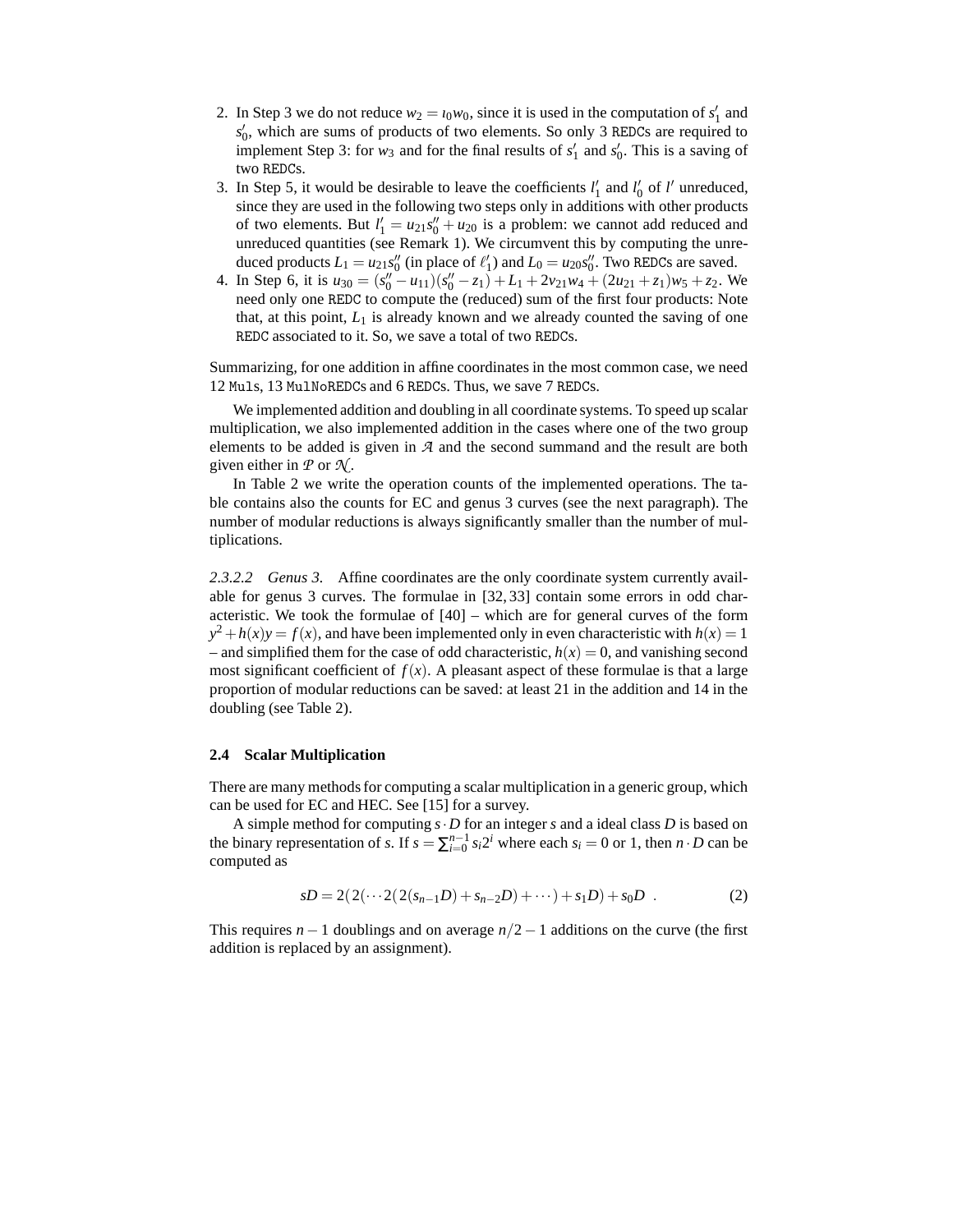On EC and HEC, adding and subtracting an element have the same cost. Hence one can use the *non adjacent form* (NAF) [34], which is an expansion  $s = \sum_{i=0}^{n} s_i 2^i$  with  $s_i \in \{0, \pm 1\}$  and  $s_i s_{i+1} = 0$ . This leads to a method needing *n* doublings and on average *n*/3 − 1 additions or subtractions.

A generalization of the NAF uses "sliding windows": The *w*NAF [37, 8] of the integer *s* is a representation  $s = \sum_{j=0}^{n} s_j 2^j$  where the integers  $s_j$  satisfy the following two conditions: (i) either  $s_j = 0$  or  $s_j$  is odd and  $|s_j| \le 2^w$ ; (ii) of any  $w + 1$  consecutive coefficients  $s_{i+w},...,s_i$  at most one is nonzero. The 1NAF coincides with the NAF. The *w*NAF has average density  $1/(w+2)$ . To compute a scalar multiplication based on the *w*NAF one first precomputes the ideal classes  $D$ ,  $3D$ ,..., $(2^w - 1)D$ , and then performs a double-and-add step like (2). A left-to-right recoding with the same density as the *w*NAF can be found in [4].

### **3 Results, Comparisons and Conclusions**

Table 4 reports the timings of our implementation. Since nuMONGO provides support only for moduli up to 256 bits, EC are tested only on fields up to that size. For genus 2 curves on a 256 bit field, a group up to 513 bits is possible: We choose this group size as a limit also for the genus 3 curves.

All benchmarks were performed on a 1 GHz AMD Athlon (Model 4) PC, under the Linux operating system (kernel version 2.4). The compilers used were the GNU C Compiler (gcc), versions 2.95.3 and 3.3.1 and all the performance considerations made in § 2.1.5 apply.

All groups have prime or almost prime order. The elliptic curves up to 256 bits have been found by point counting on random curves, the larger ones as well as the genus 2 and 3 curves have been constructed with the CM method.

For each combination of curve type, coordinate system and group size, we averaged the timings of several thousands scalar multiplications with random scalars, using three different recodings of the scalar: the binary representation, the NAF, and the *w*NAF. For the *w*NAF we report only the best timing and the corresponding value of *w*. We always keep the base ideal class *and* its multiples in affine coordinates, since adding an affine point to a point in *any* coordinate system other than affine is faster than adding two points in that coordinate system. The timings always include the precomputations.

In Table 5 we provide timings for ecc and hec using gmp and the double-and-add scalar multiplication based on the unsigned binary representation. We also provide in Table 6 timings with nuMONGO but without lazy and incomplete reduction. For comparison with our timings, Lange [23] reported timings of 8.232 and 9.121 milliseconds for genus 2 curves with group order  $\approx 2^{160}$  and  $2^{180}$  respectively on a gmp-based implementation of affine coordinates on a 1.5 GHz Pentium 4 PC. In [23] the double-and-add algorithm based on the unsigned binary representation is used. In [35], a timing of 98 milliseconds for a genus 3 curve of about 180 bits ( $p \approx 2^{60}$ ) on an Alpha 21164A CPU running at 600MHz is reported. The speed of these two CPUs is close to that of the machine we used for our tests.

*A summary of the results follows:*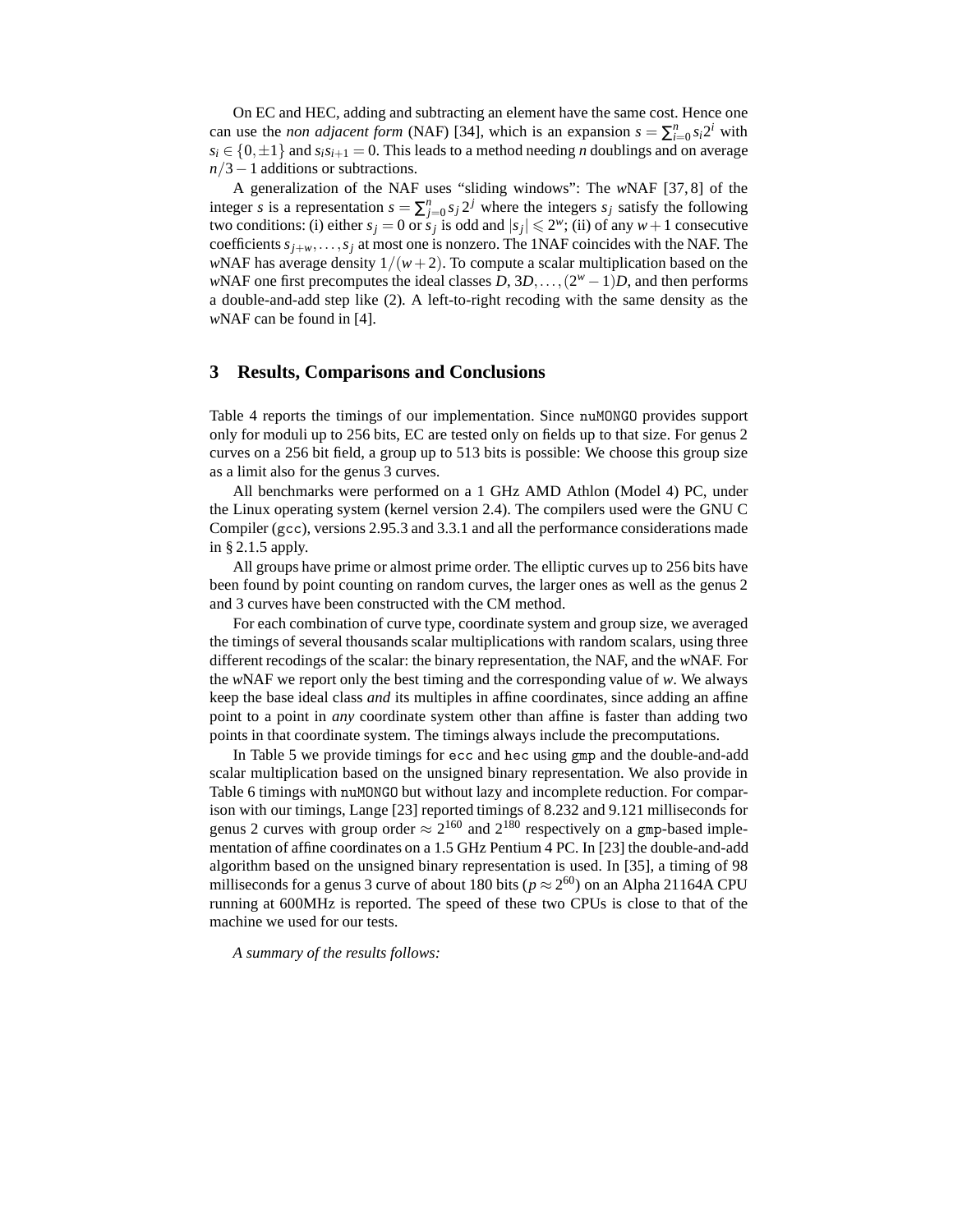|       | coord.          | scalar      |                    | Bitlength of group order (approximate) |                    |                    |                    |                     |                    |                     |  |  |
|-------|-----------------|-------------|--------------------|----------------------------------------|--------------------|--------------------|--------------------|---------------------|--------------------|---------------------|--|--|
| curve |                 | mult.       | 128                | 144                                    | 160                | 192                | 224                | 256                 | 320                | 512                 |  |  |
|       |                 | binary      | 1.671              | 2.521                                  | 3.074              | 5.385              | 8.536              | 12.619              |                    |                     |  |  |
|       | $\mathcal{A}$   | <b>NAF</b>  | 1.488              | 2.252                                  | 2.701              | 4.809              | 7.596              | 11.315              |                    |                     |  |  |
|       |                 | <i>wNAF</i> | 1.363<br>$(w=4)$   | 2.205<br>$(w=3)$                       | 2.489<br>$(w=4)$   | 4.335<br>$(w=4)$   | 6.841<br>$(w = 4)$ | 10.099<br>$(w = 4)$ |                    |                     |  |  |
|       |                 | binary      | 0.643              | 0.94                                   | 1.152              | 1.879              | 3.22               | 4.243               |                    |                     |  |  |
|       | $\varphi$       | <b>NAF</b>  | 0.575              | 0.841                                  | 1.017              | 1.685              | 2.881              | 3.747               |                    |                     |  |  |
|       |                 | <b>wNAF</b> | 0.551<br>$(w=3)$   | 0.808<br>$(w=3)$                       | 0.982<br>$(w=3)$   | 1.591<br>$(w = 3)$ | 2.711<br>$(w=4)$   | 3.523<br>$(w=4)$    |                    |                     |  |  |
|       |                 | binary      | 0.584              | 0.856                                  | 1.05               | 1.702              | 2.912              | 3.876               |                    |                     |  |  |
| ec    | $\mathcal{I}$   | <b>NAF</b>  | 0.517              | 0.776                                  | 0.907              | 1.499              | 2.558              | 3.325               |                    |                     |  |  |
|       |                 | wNAF        | 0.492<br>$(w = 3)$ | 0.713<br>$(w=3)$                       | 0.864<br>$(w=3)$   | 1.397<br>$(w = 3)$ | 2.357<br>$(w=3)$   | 3.086<br>$(w = 4)$  |                    |                     |  |  |
|       |                 | binary      | 0.614              | 0.901                                  | 1.109              | 1.812              | 3.081              | 3.995               |                    |                     |  |  |
|       | $\mathcal{I}^c$ | <b>NAF</b>  | 0.546              | 0.802                                  | 0.965              | 1.6                | 2.727              | 3.583               |                    |                     |  |  |
|       |                 | wNAF        | 0.517<br>$(w = 3)$ | 0.756<br>$(w=3)$                       | 0.922<br>$(w=3)$   | 1.499<br>$(w = 3)$ | 2.527<br>$(w = 3)$ | 3.275<br>$(w=3)$    |                    |                     |  |  |
|       | $\mathcal{I}^m$ | binary      | 0.607              | 0.872                                  | 1.076              | 1.782              | 3.005              | 3.945               |                    |                     |  |  |
|       |                 | <b>NAF</b>  | 0.512              | 0.748                                  | 0.906              | 1.515              | 2.592              | 3.35                |                    |                     |  |  |
|       |                 | wNAF        | 0.474              | 0.684                                  | 0.838              | 1.395              | 2.296              | 3.048               |                    |                     |  |  |
|       |                 |             | $(w=3)$            | $(w=3)$                                | $(w = 3)$          | $(w = 3)$          | $(w = 3)$          | $(w = 3)$           |                    |                     |  |  |
|       |                 | binary      | 0.888              | 1.614                                  | 1.899              | 2.546              | 4.612              | 5.514               | 10.409             | 39.673              |  |  |
|       | Я               | <b>NAF</b>  | 0.797              | 1.449                                  | 1.706              | 2.265              | 4.139              | 4.952               | 9.298              | 35.430              |  |  |
|       |                 | <i>wNAF</i> | 0.73<br>$(w=4)$    | 1.421<br>$(w=4)$                       | 1.558<br>$(w=4)$   | 2.053<br>$(w=4)$   | 3.73<br>$(w=4)$    | 4.464<br>$(w = 4)$  | 8.343<br>$(w=4)$   | 31.246<br>$(w = 5)$ |  |  |
|       |                 | binary      | 0.839              | 1.473                                  | 1.642              | 2.102              | 3.996              | 4.712               | 8.653              | 30.564              |  |  |
| hec   | $\varphi$       | <b>NAF</b>  | 0.755              | 1.325                                  | 1.48               | 1.901              | 3.588              | 4.203               | 7.758              | 27.359              |  |  |
| $g=2$ |                 | wNAF        | 0.703              | 1.211                                  | 1.352              | 1.742              | 3.256              | 3.842               | 6.998              | 24.451              |  |  |
|       |                 | binary      | $(w=4)$<br>0.844   | $(w=4)$<br>1.395                       | $(w=4)$<br>1.564   | $(w = 4)$<br>2.038 | $(w=4)$<br>3.777   | $(w = 4)$<br>4.413  | $(w = 4)$<br>8.265 | $(w = 5)$<br>29.11  |  |  |
|       |                 | <b>NAF</b>  | 0.746              | 1.247                                  | 1.391              | 1.778              | 3.357              | 4.002               | 7.329              | 25.816              |  |  |
|       | N.              |             | 0.675              | 1.14                                   | 1.262              | 1.623              | 3.02               | 3.575               | 6.53               | 22.73               |  |  |
|       |                 | wNAF        | $(w = 4)$          | $(w = 4)$                              | $(w=4)$            | $(w = 3)$          | $(w = 4)$          | $(w = 4)$           | $(w=4)$            | $(w = 5)$           |  |  |
|       |                 | binary      | 1.896              | 1.984                                  | 2.992              | 3.597              | 5.39               | 6.001               | 12.66              | 42.907              |  |  |
| hec   | $\mathcal{A}$   | <b>NAF</b>  | 1.64               | 1.744                                  | 2.538              | 3.085              | 4.82               | 5.39                | 11.24              | 38.326              |  |  |
| $g=3$ |                 | wNAF        | 1.424<br>$(w=4)$   | 1.528<br>$(w = 4)$                     | 2.077<br>$(w = 5)$ | 2.584<br>$(w = 5)$ | 4.33<br>$(w=4)$    | 4.86<br>$(w=5)$     | 9.92<br>$(w=4)$    | 34.117<br>$(w = 4)$ |  |  |

**Table 4.** *Comparison of running times, in msec (1 GHz AMD Athlon PC)*

**Table 5.** *Timings with* gmp*, in msec (1 GHz AMD Athlon PC)*

| ec                       | 160   | 192   | 256    |       | hec      | 160    | 192    | 256    | 320    | 512     |
|--------------------------|-------|-------|--------|-------|----------|--------|--------|--------|--------|---------|
| $\overline{\mathcal{A}}$ | 5.468 | 8.305 | 15.354 |       |          |        |        |        |        |         |
| $\varphi$                |       | 5.845 |        |       | я        | 9.292  | 12.082 | 18.873 | 29.5   | 72.09   |
|                          | 4.306 |       | 9.16   | $g=2$ | $\sigma$ |        | 14.961 | 23.442 | 32.212 | 81.586  |
|                          | 3.775 | 5.4   | 8.878  |       |          | 11.349 | 13.278 | 20.4   | 28.93  | 74.389  |
| q c                      | 4.029 | 5.75  | 9.67   |       |          |        |        |        |        |         |
| qm                       | 3.75  | 5.182 | 9.075  | $g=3$ | я        | 9.799  | 22.452 | 40.39  | 59.691 | 129.541 |
|                          |       |       |        |       |          |        |        |        |        |         |

**Table 6.** *Timings with* nuMONGO *without lazy and incomplete reduction, in msec (1 GHz AMD Athlon PC)*

| ec        | 160   | 192   | 256    |
|-----------|-------|-------|--------|
| я         | 3.074 | 5.385 | 12.619 |
| $\varphi$ | 1.227 | 2.041 | 4.541  |
| I         | 1.109 | 1.829 | 4.069  |
| $q$ c     | 1.176 | 1.939 | 4.292  |
|           | 1.076 | 1.782 | 3.945  |

| hec   |           | 160   | 192   | 256   | 320   | 512    |
|-------|-----------|-------|-------|-------|-------|--------|
|       | я         | 2.234 | 2.708 | 5.788 |       | 41.691 |
| $g=2$ | $\varphi$ | 2.02  | 2.352 | 4.894 | 9.415 | 33.23  |
|       | N         | 1.831 | 2.113 | 4.494 | 8.731 | 30.653 |
| $g=3$ | ø         | 469   | 5.184 | 6.52  | 13.54 | 47.372 |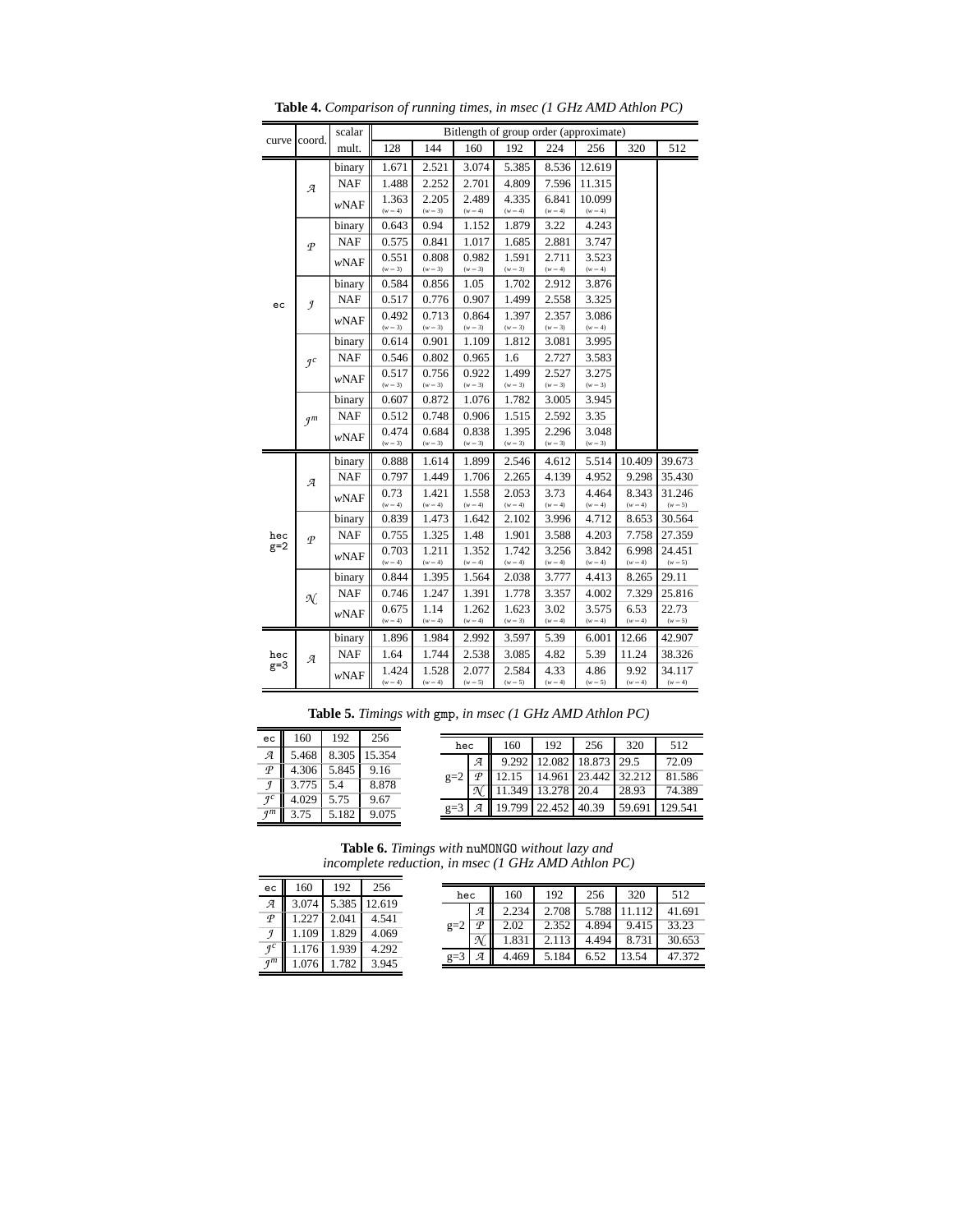- 1. Using a specialized software library one can get a speed-up by a factor of 3 to 4.5 for EC with respect to a traditional implementation. The speed-up for genus 2 and 3 curves is up to 8.
- 2. Lazy and incomplete reduction bring a speed-up from 3% to 10%.
- 3. For EC, the performance of the systems  $\mathcal I$  and  $\mathcal I^m$  is almost identical. The reason lies in the fact that with  $\mathcal{I}^m$  no modular reductions can be saved.
- 4. HEC are still slower than EC, but the gap has been narrowed.
	- (a) Affine coordinates for genus 2 HEC are significantly faster than those for EC. Those for genus 3 are faster from 144 bits upwards.
	- (b) Comparing the best coordinate systems and scalar multiplication algorithms for genus 2 HEC and EC, we see that:
		- (i) For 192 bit, resp. 256 bit groups, EC is only 14%, resp. 15% faster than HEC. In fact, consider the best timings for EC and HEC with genus 2 with 192 bits:  $(1.623 - 1.395)/1.623 = 0.1405 \approx 14\%$ .
		- (ii) For other group sizes the difference is often around 50%.
	- (c) Genus 3 curves are slower than genus 2 ones. With gmp the difference is 80% to 100% for 160 to 512 bit groups, but using nuMONGO the gap is often as small as 50%.
- 5. Using nuMONGO we can successfully eliminate most of the overheads, thus proving the soundness of our approach.
	- (a) In the gmp-based implementation, the timings with different coordinate systems are closer to each other than with nuMONGO because of the big amount of time lost in the overheads. For HEC we have the paradoxical result that *P* and *N* are slower than *A*, because they require more function calls for each group operation than *A*. Therefore, with standard libraries the overheads can dominate the running time.
	- (b) For affine coordinates the most expensive part of the operation is the field inversion, hence the speed-up given by nuMONGO is not big, and is close to that in Table 1 for the inversion alone.
- 6. If the *field* size for a given group is not close to a multiple of the machine word size *b*, there is a relative drop in performance with respect to other groups where the field size is almost a multiple of *b*. For example, a 160-bit group can be given by a genus 2 curve over a 80-bit field, but then 96-bit arithmetic must be used on a 32-bit CPU. Similarly, with 224-bit groups, a genus 2 HEC is penalized by the 112-bit field arithmetic. For 144-bit groups, genus 3 curves can exploit 48-bit arithmetic, which has been made faster by suitable implementation tricks (an approach which did not work for 80 and 112 bit fields), hence the gap to genus 2 is only 50%.

*We conclude that the performance of hyperelliptic curves over prime fields is satisfactory enough to be considered as a valid alternative to elliptic curves, especially when large point groups are desired, and the bit length of the characteristic is close to (but smaller than) a multiple of the machine word length.*

*In software implementations not only should we employ a custom software library, as done for elliptic curves in [6], but for a further speed-up the use of lazy and incomplete reduction is recommended. Development of new explicit formulae should take into account the possibility of delaying modular reductions.*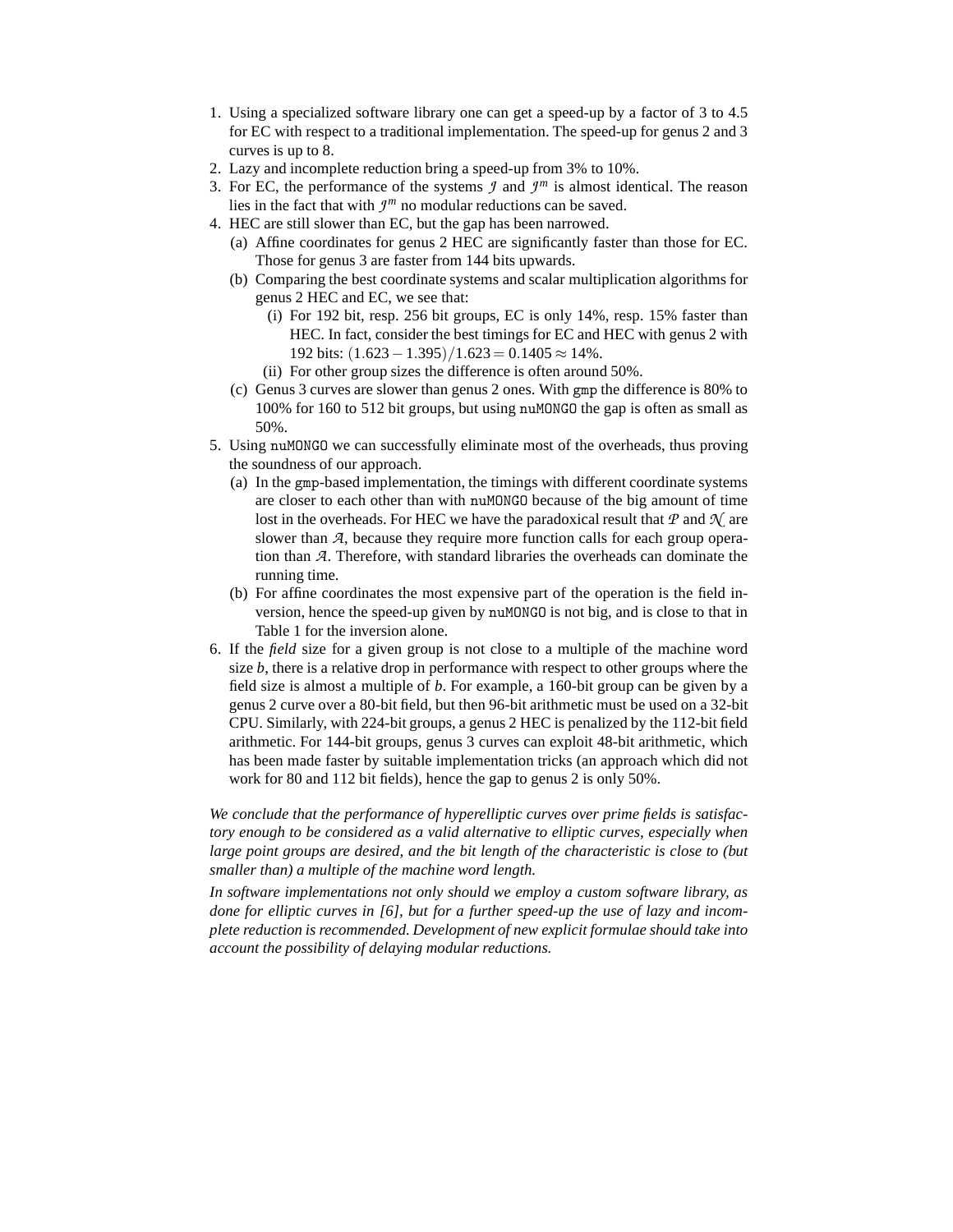# **References**

- 1. AMD Corporation. *AMD-K6-2 Processor Data Sheet*. http://www.amd.com/us-en/assets/content type/white papers and tech docs/21850.pdf
- 2. R.M. Avanzi. *Countermeasures against differential power analysis for hyperelliptic curve cryptosystems*. Proc. CHES 2003. LNCS 2779, 366–381. Springer, 2003.
- 3. R.M. Avanzi and P.M. Mihăilescu. Generic Efficient Arithmetic Algorithms for PAFFs (Pro*cessor Adequate Finite Fields) and Related Algebraic Structures*. Proc. SAC 2003. LNCS 3006, 320–334. Springer 2004.
- 4. R.M. Avanzi. *A note on the sliding window integer recoding and its left-to-right analogue*. Submitted.
- 5. A. Bosselaers, R. Govaerts and J. Vandewalle. *Comparison of three modular reduction functions*. Proc. Crypto '93. LNCS 773, 175-186. Springer, 1994.
- 6. M.K. Brown, D. Hankerson, J, Lopez and A. Menezes. *Software implementation of the NIST elliptic curves over prime fields.* Proc. CT-RSA 2001. LNCS 2020, 250–265. Springer, 2001.
- 7. D. Cantor. *Computing in the Jacobian of a Hyperelliptic Curve.* Math. Comp. **48** (1987), 95–101.
- 8. H. Cohen, A. Miyaji and T. Ono. *Efficient elliptic curve exponentiation*. Proc. ICICS 1997, LNCS 1334, 282–290. Springer, 1997.
- 9. H. Cohen, A. Miyaji and T. Ono. *Efficient Elliptic Curve Exponentiation Using Mixed Coordinates*, Proc. ASIACRYPT 1998. LNCS 1514, 51–65. Springer, 1998.
- 10. P.G. Comba. *Exponentiation cryptosystems on the IBM PC.* IBM Systems Journal, **29** (Oct. 1990), 526–538.
- 11. S.R. Duss´e and B.S. Kaliski. *A cryptographic library for the Motorola DSP56000*. Proc. EUROCRYPT '90. LNCS 473, 230–244. Springer, 1991.
- 12. P. Gaudry, *An algorithm for solving the discrete log problem on hyperelliptic curves*. Proc. EUROCRYPT 2000. LNCS 1807, 19–34. Springer, 2000.
- 13. P. Gaudry and E. Schost. *Construction of Secure Random Curves of Genus 2 over Prime Fields*. Proc. EUROCRYPT 2004. LNCS 3027, 239–256. Springer, 2004.
- 14. M. Gonda, K. Matsuo, K. Aoki, J. Chao, and S. Tsuji. *Improvements of addition algorithm on genus 3 hyperelliptic curves and their implementations*. Proc. SCIS 2004, 995–1000.
- 15. D.M. Gordon. *A survey of fast exponentiation methods*. J. of Algorithms **27** (1998), 129–146.
- 16. T. Grandlund. *GMP. A software library for arbitrary precision integers*.
- Available from: http://www.swox.com/gmp/ 17. R. Harley. *Fast Arithmetic on Genus Two Curves.*
- Available at http://cristal.inria.fr/~harley/hyper/
- 18. T. Jebelean. *A Generalization of the Binary GCD Algorithm.* Proc. ISSAC 1993, 111–116.
- 19. B.S. Kaliski Jr.. *The Montgomery inverse and its applications*. IEEE Transactions on Computers, 44(8), 1064–1065, August 1995.
- 20. A. Karatsuba and Y. Ofman. Multiplication of Multidigit Numbers on Automata, *Soviet Physics - Doklady*, **7** (1963), 595–596.
- 21. N. Koblitz. *Hyperelliptic Cryptosystems*. J. of Cryptology **1** (1989), 139–150.
- 22. U. Krieger. signature.c: *Anwendung hyperelliptischer Kurven in der Kryptographie*. M.S. Thesis, Mathematik und Informatik, Universität Essen, Fachbereich 6, Essen, Germany.
- 23. T. Lange. *Efficient Arithmetic on Genus 2 Hyperelliptic Curves over Finite Fields via Explicit Formulae.* Cryptology ePrint Archive, Report 2002/121, 2002. http://eprint.iacr.org/
- 24. T. Lange. *Formulae for Arithmetic on Genus 2 Hyperelliptic Curves.* To appear in: J. AAECC.
- 25. A.K. Lenstra and E.R. Verheul. *Selecting Cryptographic Key Sizes*. J. of Cryptology **14** (2001), 255–293.